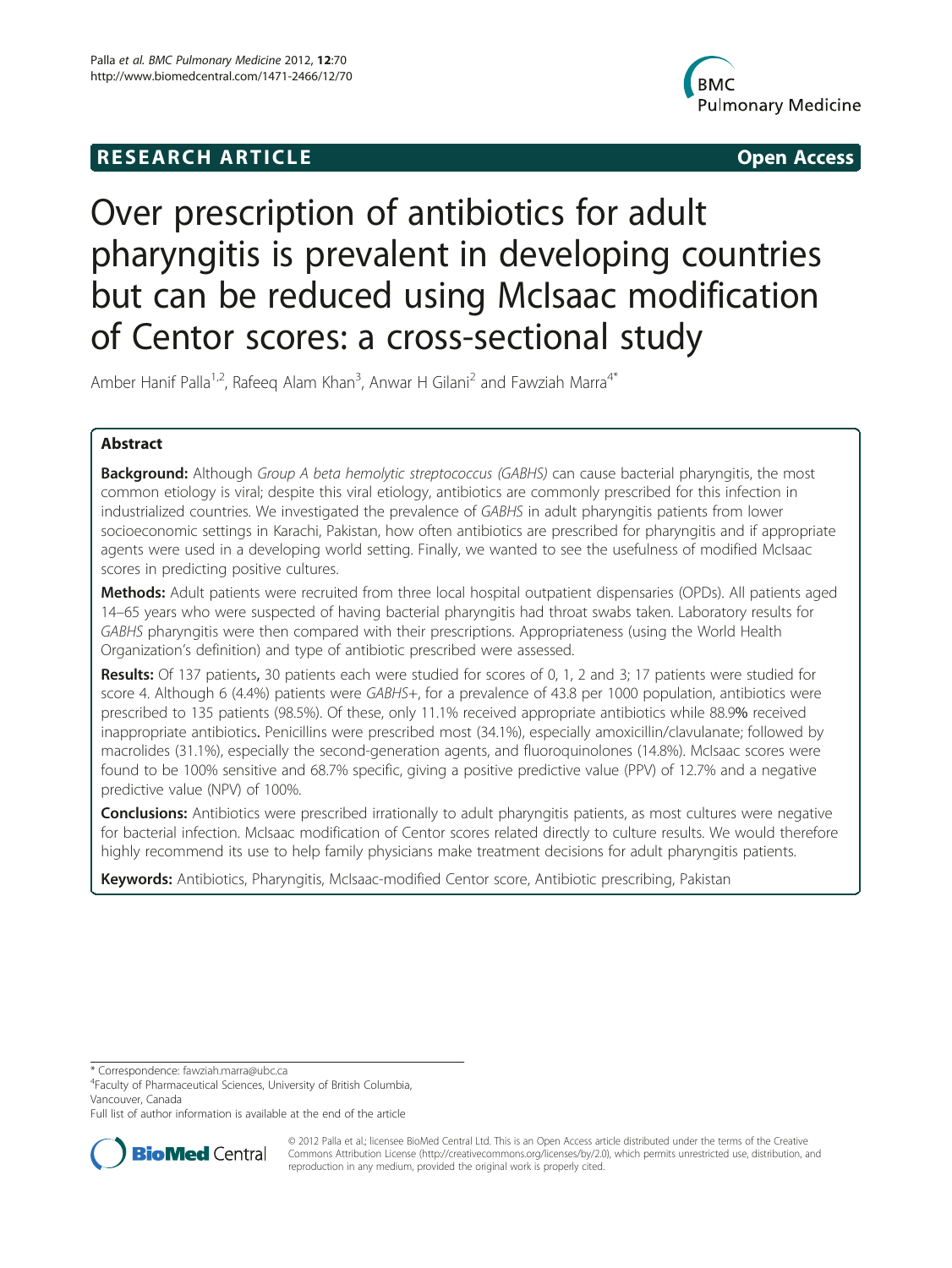## Background

Group A beta hemolytic Streptococcus (GABHS) is commonly implicated in bacterial pharyngitis [[1\]](#page-6-0). Starting treatment with antibiotics for GABHS infection, within the first 24–48 hours of illness, when a bacterial cause is highly suspected, has been found to decrease duration of symptoms, such as sore throat, fever and adenopathy by approximately one day [[2\]](#page-6-0), and prevent complications of GABHS pharyngitis, particularly rheumatic fever and rheumatic heart disease [[3](#page-6-0)]. However, the majority of pharyngitis cases in adults are of viral etiology [\[4\]](#page-6-0); only 5–15% of cases suffer from bacterial pathogens that require prompt antibiotic treatment [[5,6\]](#page-6-0).

The World Health Organization (WHO) defines an appropriate prescription as "administration of the right drug indicated for the disease, in the right dose, through an appropriate route of administration, for the right duration" [[7\]](#page-6-0). When these criteria are not fulfilled, the prescription is considered inappropriate. Inappropriate antibiotic prescriptions for treatment of pharyngitis have contributed to the emergence of resistant strains of oropharyngeal human flora [\[8](#page-6-0)] which in turn, have increased morbidity, mortality, and health-care costs [\[9](#page-6-0)]. Approximately three quarters of pharyngitis patients have received inappropriate antibiotic prescriptions, by receiving antibiotics for viral infections or otherwise not adhering to the WHO definition [[10-12](#page-6-0)].

First-line agents for treatment of bacterial pharyngitis include penicillin, ampicillin or amoxicillin.<sup>13</sup> Alternative options include erythromycin (especially in patients with a non-life-threatening allergy to penicillin) and firstgeneration cephalosporins (CG) [\[1](#page-6-0)]. Both erythromycin and cephalosporins are also considered reasonable alternatives to penicillin in patients who fail to respond to penicillin or continue to become re-infected following penicillin therapy [\[13](#page-6-0)-[15\]](#page-6-0). As GABHS is the most important pathogen causing infection, fluoroquinolones, and sulfamethoxazole/trimethoprim that do not cover Gram-positive pathogens very well are not recommended. Although amoxicillin-clavulanate, clarithromycin, azithromycin and second-generation cephalosporins work very well against GABHS infection, they are considered third-line alternatives due to their broader spectrum of action and potential for causing resistance.

Throat swab and culture is the gold standard for diagnosis of pharyngitis. A rapid antigen detection test (RADT) can also give relatively specific diagnosis in a physician's office. Although a WHO technical report states that there is less possibility of false-positive results with RADT, RADT kits vary in sensitivity, which ranges from 31–95%. Therefore, RADT cannot be substituted for standard blood agar cultures [\[3\]](#page-6-0). Because antibiotics treatment should occur fairly promptly, diagnosis of pharyngitis is often based on clinical symptoms; throat swabs are not always taken [[16](#page-6-0)]. Thus to improve the diagnostic criteria, several scoring systems have been developed to predict, on a clinical basis, whether patients have bacterial or viral pharyngitis [[17,18\]](#page-6-0).

Among the many devised clinical scores, the Centor criteria are reliable predictors of GABHS pharyngitis. They include evaluating patients for tonsillar exudates, tender anterior cervical lymphadenopathy or lymphadenitis, absence of cough, and history of fever (oral temperature greater than 38.3°C; 101°F) [[19\]](#page-6-0). More recently, the Centor score was modified by incorporating patient's age, which allows the physician to place patients in low-, moderate-, or high-risk groups. The use of the McIsaac Modified Centor score has helped in decreasing inappropriate antibiotic use by almost 88% [\[18](#page-6-0)].

Several guidelines have been published on diagnosis and treatment of streptococcal pharyngitis in adults; however, not all are in agreement. The American College of Physicians' (ACP) guideline endorsed by Centre for Disease Control (CDC), American Academy of Family Physicians and the American Society of Internal Medicine, recommend that patients with low Centor scores of 0 or 1 (i.e., low risk for streptococcal pharyngitis) do not require any testing or treatment with antibiotics. For patients with Centor scores of 2 or, 3, the guidelines suggest using a RADT, which would give a sensitivity of > 80% for accurate diagnosis of GABHS infection, and pre-scribing antibiotics to patients with positive tests [\[20,21](#page-6-0)]. Empirical treatment with antibiotics is recommended for patients with Centor scores of 3 or 4 [[22\]](#page-6-0). However, practice guidelines issued by the American Heart Association [[23](#page-6-0)], American Academy of Pediatrics [\[24](#page-6-0)], and Infectious Diseases Society of America (IDSA) [[25\]](#page-6-0) recommend microbiologic confirmation by throat culture or RADT to diagnose all adults with pharyngitis prior to antibiotic prescribing, regardless of their Centor scores. IDSA and others are of the opinion that if prestigious organizations like AAFP and CDC endorse the option of not culturing at all for any given score, it would be unlikely that physicians would opt for either RADT or culture [\[26](#page-6-0)].

These concerns were addressed by McIsaac who pointed out that missed infections are not due solely to score approaches, as physicians do not obtain a throat swab for every case of sore throat [[27\]](#page-6-0). Therefore, treatment decisions based on clinical judgment would already miss 50% of GABHS infections, while 20–40% of the larger number of non-GABHS sore throat presentations would be identified as needing antibiotics [\[19,28\]](#page-6-0).

Given the controversy in clinical guidelines and not knowing how physicians in Pakistan generally treat their adult pharyngitis patients, we investigated whether antibiotics are prescribed appropriately for primary treatment of pharyngitis within a developing world setting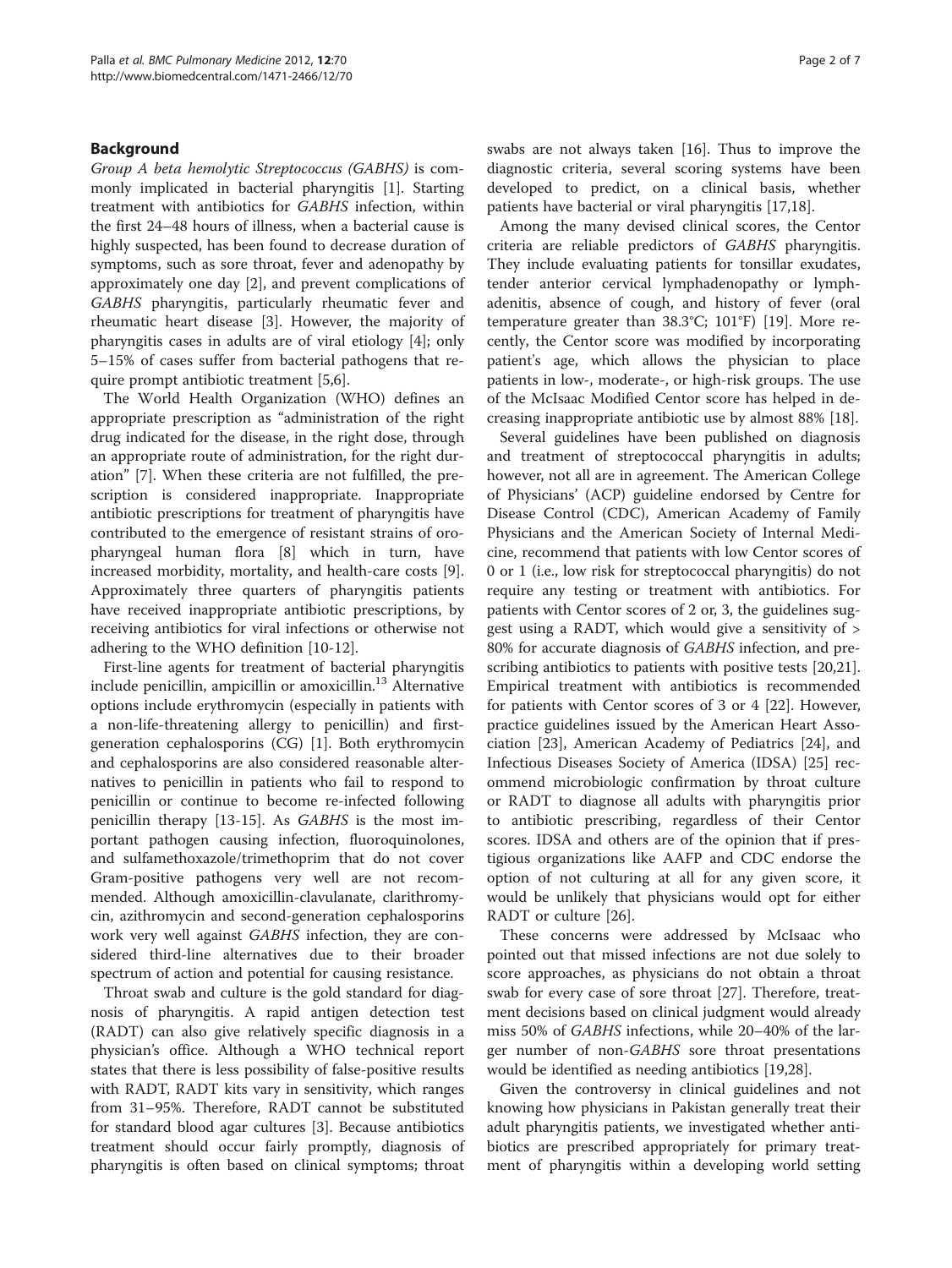and under low socio-economic conditions. We also evaluated the sensitivity and specificity of McIsaac Modified Centor scores in predicting GABHS pharyngitis in our patient populations. Finally, we evaluated whether the choice of antibiotic to treat pharyngitis was appropriate, in terms of antibiotic class, dose, and duration of therapy. Our study did not address use of antibiotics for secondary prevention of pharyngitis or asymptomatic carrier state.

## Methods

#### Study setting

The study was conducted in three tertiary care hospitals —the Jamal Noor hospital, Zubaida Medical Centre and the Civil Hospital, within two different areas of Karachi (Dhoraji and Bander Road) where outpatient dispensaries (OPD) were available. The clinical ethics committees of all three hospitals gave their approval. Before starting the study, educational sessions were set up at the clinics to describe the study and consent process to clinic nurses and physicians. Informed consent was obtained from all study participants by the clinic physician.

#### Patient recruitment

All patients between the ages of 14 and 65 years of age, suspected of having bacterial pharyngitis were asked to participate in the study between March and October 2005. Patients who were younger than 14 years, immunocompromised (i.e., had autoimmune diseases including HIV/AIDS or were on immunosuppressive agents), or had been on antibiotics 24–48 hours before were not included in the study.

Patients who agreed to participate were categorized according to the McIsaac Modified Centor System into scores 0, 1, 2, 3 and 4 [[27\]](#page-6-0). One point was assigned to each of the following symptoms: tonsillar exudates, tender anterior cervical lymphadenopathy or lymphadenitis, absence of cough, and history of fever (oral temperature greater than 38.3°C; 101°F), and one point was deducted if the patient was older than 45 years.

## Microbiology

A throat swab was collected by the clinic physician using a sterile swab from the posterior pharynx, tonsils and/or inflamed areas. These swabs were transported to the microbiological laboratory facility of Zubaida Medical Center, which is an ISO 2001 certified laboratory and follows the Monica Cheesbrough "District laboratory practice in tropical countries" guidelines [[29\]](#page-6-0) for specimen testing, and the Clinical and Laboratory Standards Institute (CLSI) guidelines [[30\]](#page-6-0) to perform the cultures.

Each specimen was cultured on a sheep blood agar plate and a chocolate agar plate in anaerobic environment at 35°–37°C for 18–24 hours before reading for GABHS, and then in  $CO<sub>2</sub>$  rich atmosphere 35°C for 24 hours. A colony grown on blood agar plate and chocolate agar was taken, and streaked on the nutrient agar plate. A bacitracin disc, and penicillin, ampicillin, amoxicillin, amoxicillin-clavulanate, cephradine, clarithromycin and erythromycin, were then placed on the plate and were incubated for 24 hours. Based on zones of inhibition, they were graded as sensitive, intermediate or resistant. Testing methodology was same for all patients.

## **Definitions**

Inappropriate treatment was defined as per the WHO, which suggests that administration of the right drug indicated for the disease, in the right dose, through an appropriate route of administration, for the right duration  $[6]$  $[6]$ . Thus, both infected  $(GABHS+)$  patients who did not receive antibiotics, and uninfected (GABHS–) patients who did receive antibiotic prescriptions were considered to receive inappropriate treatment.

A second aspect of appropriate antibiotic prescription was whether the choice of antibiotic for GABHS+ pharyngitis was from a recommended class, in the right dose and for the right duration. When evaluating a physician's choice of antibiotics, we assumed that all patients who received antibiotics were infected; prescriptions were then considered appropriate if they prescribed an accurate dose and duration of first-line agents or second-line alternative agents. Prescriptions were considered inappropriate if patients received inappropriate doses or duration of first- or second-line agents, or third- line agents or antibiotics that are not recommended for pharyngitis infection.

First-line antibiotics included penicillin (oral penicillin V 500 mg every 8 hours for 10 days; benzyl penicillin 0.6–1.2 million units IM once; oral ampicillin 500 mg every 6 hours for 10 days; oral amoxicillin 500 mg every 8 hours for 10 days) [\[20\]](#page-6-0). Appropriate alternative second-line agents included cephalexin (500 mg every 12 hours for 10 days) and other first-generation cephalosporins, cefaclor (500 mg every 8 hours orally for 10 days), a second-generation cephalosporin [\[31\]](#page-6-0) and erythromycin for penicillin-allergic patients (250 mg p.o. every 6 hours or 500 mg every 12 or 6 hours for 10 days).

Third-line agents were considered inappropriate, because they are too broad-spectrum, or do not have adequate activity. Broad-spectrum agents included amoxicillinclavulanate (500–875 mg orally every 12 hours for 10 days), second-generation macrolides such as clarithromycin (250 mg orally every 12 hours for 5 days), azithromycin (500 mg orally on day 1; 250 mg on days 2–5 for 5 days) and roxithromycin (150 mg orally every 12 hours or 300 mg once daily for 10 days), broader-spectrum second-generation cephalosporins like cefuroxime (250 mg or 500 mg every 12 hours for 5–10 days) and third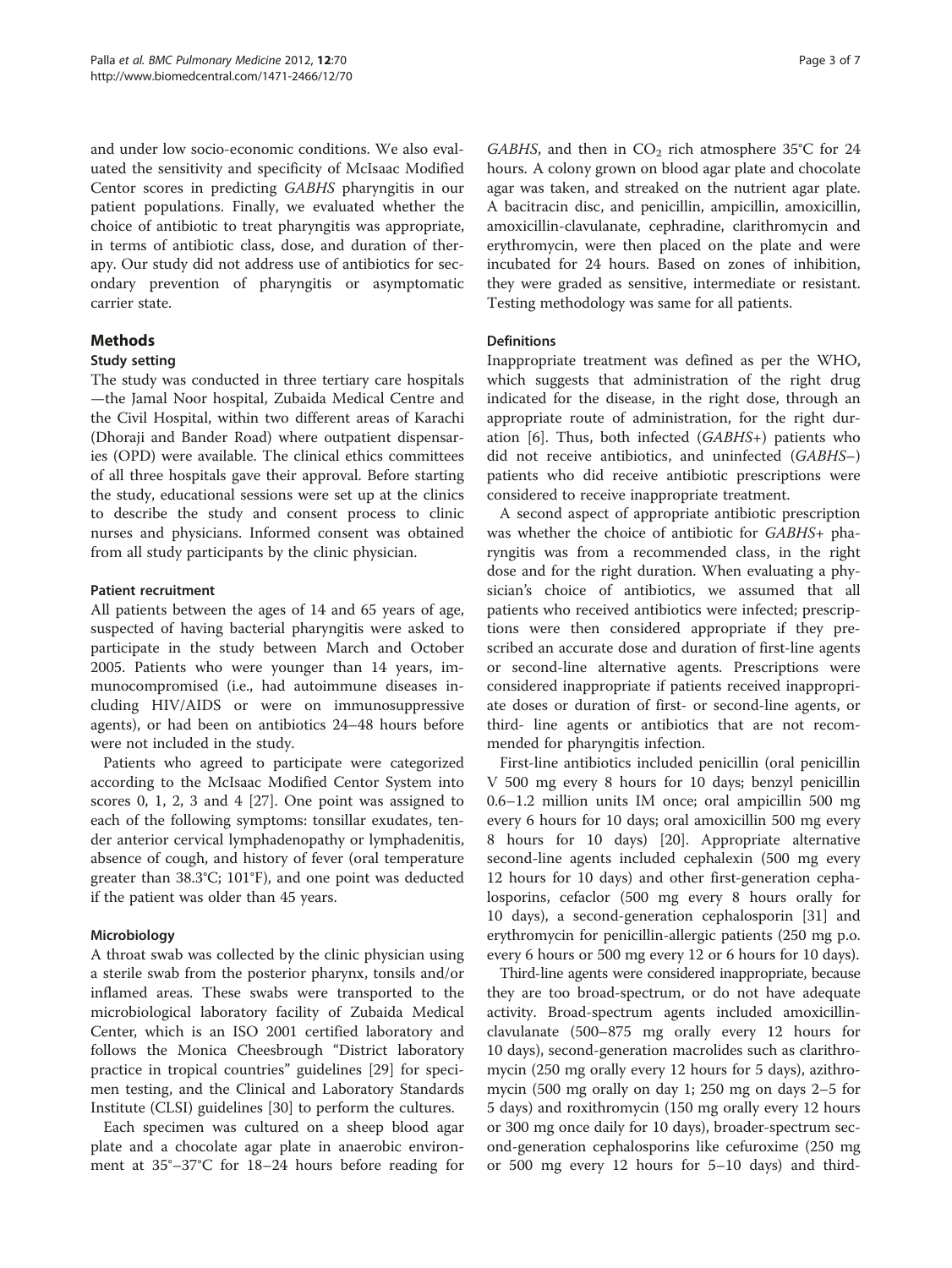generation cephalosporins like cefixime (400 mg orally daily for 5 days). Use of erythromycin for non-penicillin allergic patients was also considered inappropriate. Finally, antibiotics not recommended for Gram-negative pathogens were also considered to be inappropriate or third-line agents; these included fluoroquinolones (e.g., ciprofloxacin, levofloxacin and ofloxacin); sulfonamides such as sulfamethoxazole/trimethoprim and tetracyclines (e.g., doxycycline, minocycline, tetracycline, and oxytetracycline).

#### Study outcomes and statistics

The primary outcome was the prevalence of GABHS infection in the adult pharyngitis patients from a low socioeconomic setting. Secondary outcomes included 1) number of prescriptions used for adult pharyngitis; 2) appropriateness of prescribed antibiotics; and 3) diagnostic accuracy of the Modified Centor criteria.

By comparing patients' culture results, we could determine the prevalence of infection. To determine whether patients received appropriate or inappropriate prescriptions, culture results were compared with antibiotic prescriptions. Sensitivity, specificity, positive predictive and negative predictive value of the McIsaac score approach was determined by ratios of false positives, true positives, false negatives and true negatives.

## Results

Table 1 shows the demographics of the study population. Of the 137 patients, the average age of the study population was 26 years old while the median age was 23 years. There were more males than females who presented with symptoms of pharyngitis (66% male vs 34% females). Thirty patients each with scores 0, 1, 2 and 3, and 17 patients with score 4 were evaluated for bacterial pharyngitis ( $N = 137$ ); of these patients, only 6 were GABHS+ but 135 were treated with antibiotics. Thus,

| <b>Table 1 Patient demographics</b> |  |
|-------------------------------------|--|
|-------------------------------------|--|

| <b>Variables</b>                     | N(%)           |
|--------------------------------------|----------------|
| Total number of patients in study    | 137            |
| Males, N (%)                         | 91 (66.4%)     |
| Females, N (%)                       | 46 (33.5%)     |
| Mean age $\pm$ SD                    | $26 \pm 10.71$ |
| Median age $\pm$ SD                  | $23 \pm 10.71$ |
| Antibiotics prescribed by physicians |                |
| Penicillin                           | 46 (34.1%)     |
| Macrolides                           | 42 (31.1%)     |
| Cephalosporins                       | 20 (14.8%)     |
| Ouinolones                           | 20 (14.8%)     |
| Sulfonamide/Trimethoprim             | $4(3.0\%)$     |
| Tetracyclines                        | $3(2.2\%)$     |

the prevalence of bacterial pharyngitis in our population was 43.8 per 1000 population. Penicillin was the most frequently prescribed antibiotic class (34.1%). Within this class, the majority of prescriptions were for amoxicillin-clavulanate (26.6%), a broad-spectrum penicillin. Approximately 15% of the prescriptions were for cephalosporins (14.8%), with the third-generation cephalosporins accounting for 9.6% of the usage, secondgeneration cephalosporins accounting for 3.7%, and first-generation cephalosporins accounting for 1.4% of total antibiotic usage. Macrolides (31.1%), quinolones (14.8%), sulfonamide (3.0%), tetracyclines (2.2%) were also prescribed for patients.

Antibiotics were prescribed inappropriately to adult pharyngitis patients; we saw no association between antibiotic use and culture confirmation results ( $P = 0.75$ ). When cross tabulated, of the patients who were given antibiotics, only 4% patients were GABHS+; 96% of patients were GABHS– (Table 2).

A total of 135 patients received antibiotics, but only 15/135 (11.1%) received appropriate antibiotics; 120/ 135 (88.9%) who received inappropriate antibiotics, not recommended by current guidelines. Table [3](#page-4-0) shows the breakdown of the antibiotics received by the patients. Only 8/135 (5.8%) of the patients received first-line agents for treatment of pharyngitis; most patients received second-line agents (7/135; 5.2%) and third-line agents (120/135; 88.9%). Of the inappropriate antibiotics prescribed, macrolides (42/135; 31.1%) were prescribed most, including erythromycin for non-penicillin allergic patients, clarithromycin and roxithromycin; followed by broad-spectrum penicillin; amoxicillinclavulanate (36/135; 26.7%), the third-generation cephalosporin cefixime (13/135; 9.6%) and fluoroquinolones (20/135; 14.8%).

Antibiotics were prescribed by brand names to 96.2% of patients. Irrespective of which class of antibiotic was prescribed, only 45% (61/135) of patients were prescribed antibiotics at appropriate doses and durations, whereas 55% (74/135) received prescriptions for inappropriate doses and/or durations.

Table [4](#page-4-0) shows an even distribution of patients in each of the 4 score groups (30 in each group), except for group 4 (17 patients). The McIsaac score system was found to be 100% sensitive and 68.7% specific, giving a

Table 2 Appropriateness of antibiotic prescribing when compared to culture results

| Culture from      | Antibiotic prescribed |    | Total       |  |
|-------------------|-----------------------|----|-------------|--|
| throat swab       | Yes                   | Νo |             |  |
| Positive, N (%)   | 6                     |    | $6(4.4\%)$  |  |
| Negative, N (%)   | 129                   | 2  | 131 (95.6%) |  |
| Total, $N$ $(\%)$ | 135                   |    | 137 (100%)  |  |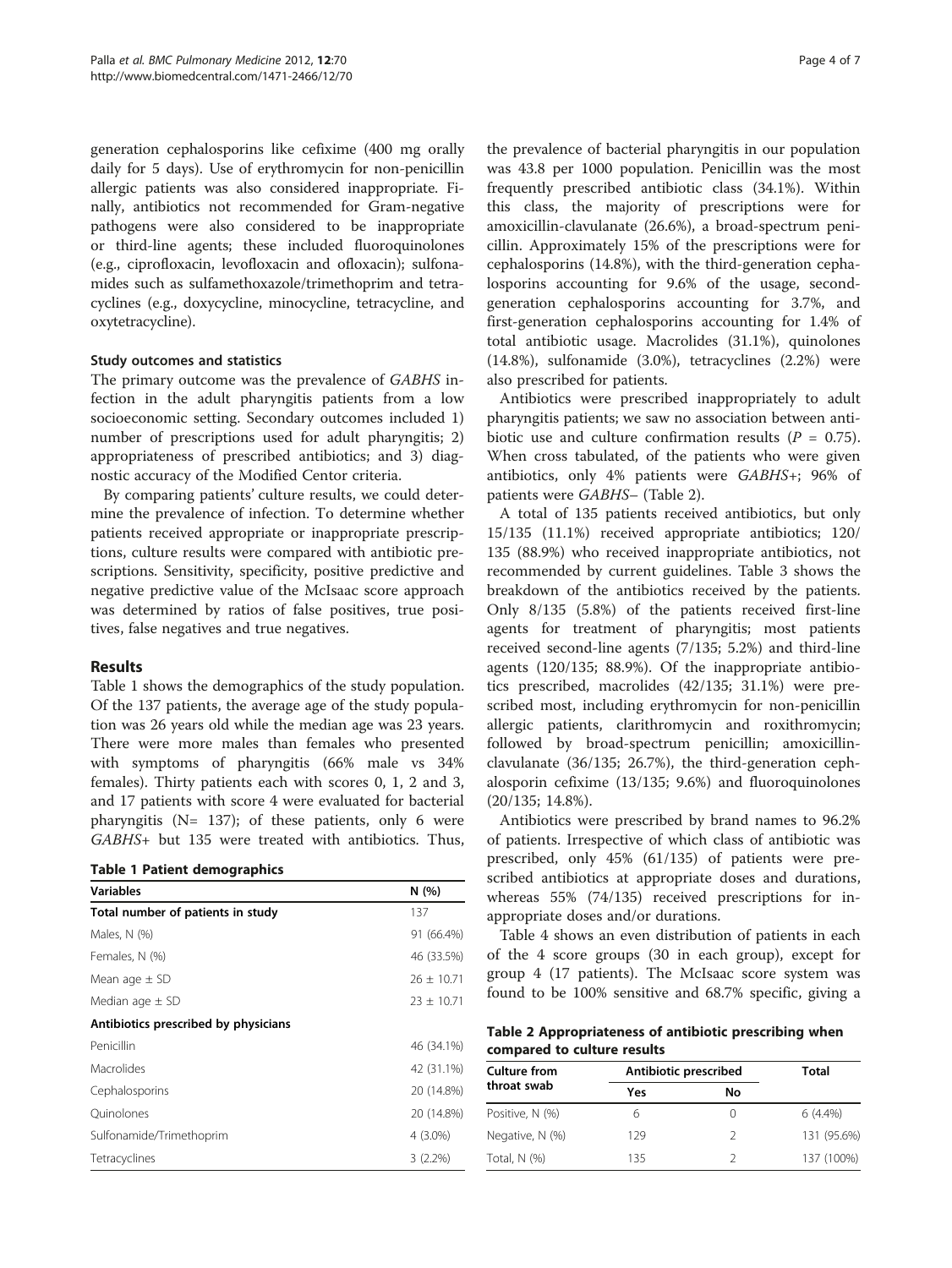| <b>APPROPRIATE ANTIBIOTICS</b>             |                                                                |             |
|--------------------------------------------|----------------------------------------------------------------|-------------|
| Class                                      | Name                                                           | Numbers (%) |
| Appropriate first-line agents              |                                                                |             |
| Penicillin                                 | Ampicillin                                                     | $3(2.2\%)$  |
|                                            | Amoxicillin                                                    | 5(3.7%)     |
| Total                                      |                                                                | 8 (5.8%)    |
| Appropriate alternative second-line agents |                                                                |             |
| First-generation cephalosporins            | Cefadroxil                                                     | $1(0.7\%)$  |
|                                            | Cephradine                                                     | $1(0.7\%)$  |
| Second-generation cephalosporins           | Cefaclor                                                       | 5(3.7%)     |
| Total                                      |                                                                | 7(5.2%)     |
| NON-RECOMMENDED ANTIBIOTICS                |                                                                |             |
| Inappropriate or third-line agents         |                                                                |             |
| Broad spectrum penicillins                 | Amoxicillin-Clavulanate                                        | 36 (26.7%)  |
|                                            | Ampicillin-Cloxacillin                                         | 2(1.5%)     |
| Macrolides                                 | Erythromycin for patients not reported with penicillin allergy | 14 (10.5%)  |
|                                            | Clarithromycin                                                 | 27 (20.0%)  |
|                                            | Roxithromycin                                                  | $1(0.7\%)$  |
| Third-generation cephalosporins            | Cefixime                                                       | 13 (9.6%)   |
| Quinolones                                 | Ciprofloxacin                                                  | 2(1.5%)     |
|                                            | Levofloxacin                                                   | 18 (13.3%)  |
| Sulfonamides                               | Sulfamethoxazole/trimethoprim                                  | $4(3.0\%)$  |
| Tetracyclines                              | Oxytetracycline                                                | 3(2.2)      |
| Total                                      |                                                                | 120 (88.9%) |

#### <span id="page-4-0"></span>Table 3 Antibiotics prescribed by physicians for adult pharyngitis patients

positive predictive value (PPV) of 12.7% and a negative predictive value (NPV) of 100%.

## Discussion

This is the first study to look at appropriate antibiotic use for adult pharyngitis in a developing world setting. Our study showed that much antibiotic use is unnecessary for patients who have pharyngitis—probably because most such patients have viral, rather than bacterial, infections. In fact, only 4.3% of the patients in our sample were found to be GABHS+; the rest were likely viral infections.

Furthermore, even when antibiotics are used, physicians are prescribing broader class agents for treatment,

|  |  | Table 4 Cross tabulation of McIsaac modification of Centor score and culture |
|--|--|------------------------------------------------------------------------------|
|--|--|------------------------------------------------------------------------------|

| <b>McIsaac modification of Centor score</b> | Culture positivity ( $N = 137$ ) |            | <b>Total</b> | $TN^3$       | TP <sup>3</sup>          | FP <sup>3</sup> |
|---------------------------------------------|----------------------------------|------------|--------------|--------------|--------------------------|-----------------|
| Score 0                                     | $0(0\%)$                         | 30 (100%)  | 30           | 30           | $\overline{\phantom{0}}$ | $\mathbf{0}$    |
| Score 1                                     | $0(0\%)$                         | 30 (100%)  | 30           | 30           | -                        | $\mathbf{0}$    |
| Score 2                                     | $0(0\%)$                         | 30 (100%)  | 30           | 30           | $\overline{\phantom{0}}$ | $\mathbf{0}$    |
| Score 3                                     | $1(3.4\%)$                       | 29 (96.6%) | 30           | 0            |                          | 29              |
| Score 4                                     | 5(29.4%)                         | 12 (70.6%) | 17           | $\mathbf{0}$ | 5                        | 12              |
| Sensitivity <sup>4</sup>                    | 100% (95% CI: 0.5-1)             |            |              |              |                          |                 |
| Specificity <sup>4</sup>                    | 68.7% (95% CI: 0.54-0.7)         |            |              |              |                          |                 |
| $PPV^{3,1}$                                 | 12.7% (95% CI: 0.05-0.26)        |            |              |              |                          |                 |
| NPV <sup>3,2</sup>                          | 100% (95% CI: 0.9-1)             |            |              |              |                          |                 |

 $\frac{1}{1}$  Yes = Number of patients GABHS+ in culture / Total number of patients with respective score.

 $2$  No = Number of patients not found GABHS+ in culture.

<sup>3</sup> TN = True negative; TP = True positive; FP = False positive; PPV = positive predictive value; NPV = negative predictive value.

<sup>4</sup> Sensitivity and specificity of scores 0 to 4.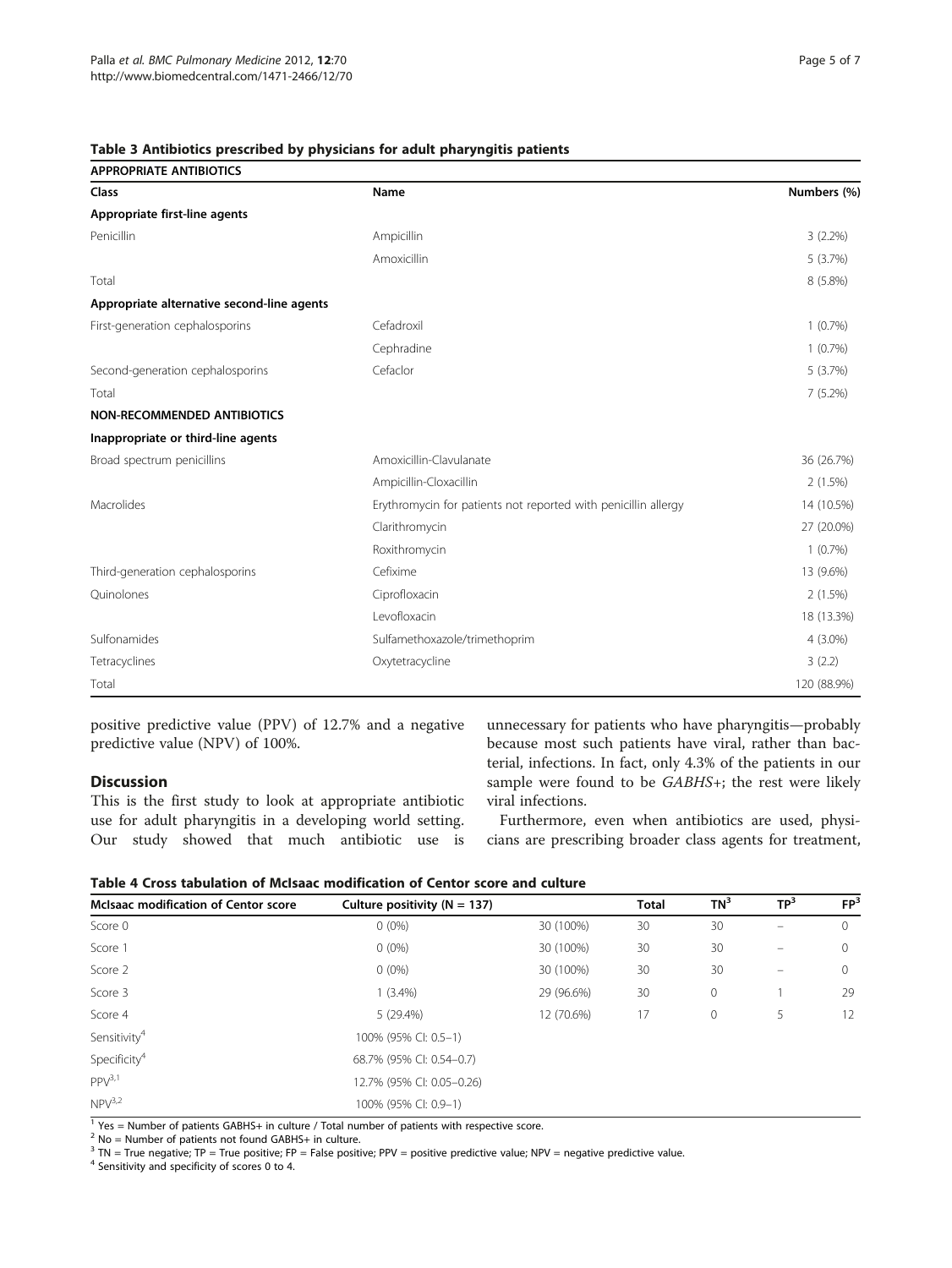such as amoxicillin/clavulanate or macrolides, rather than using the simple narrow-spectrum agents such as penicillin or amoxicillin/ampicillin; even when the antibiotic choice was appropriate, doses and durations of those antibiotics mostly were not. Although benzathine penicillin is recommended by the WHO, we did not see its usage in our study. Our investigation did not interrogate physicians' motives; however, we speculate that they preferred the ease and lower cost of oral antibiotics to benzathine penicillin, which costs more and requires intramuscular injection.

Although our findings are similar to those of other studies conducted in western countries, the enormity of the problem seems to be much larger in Pakistan due to the large numbers of patients seeking medical attention for pharyngitis [[32,33\]](#page-6-0). Many factors could have contributed to inappropriate prescribing of antibiotics for pharyngitis. Quality of health care is constrained by costs in developing countries like Pakistan. Therefore, for a common ailment like sore throat, a costly throat swab and culture is not a routine practice. Furthermore, RADT is not an option in our setting because of its unavailability and high cost. Finally, patients generally expect to get the maximum benefit from a physician visit so that they do not have to pay the cost of the next visit. As a result, physicians are burdened with patients' expectation of providing all care during the patient's first and only visit. The results of our study would be generalizable to other low income countries such as India, Afghanistan and Bangladesh.

Our study showed that it would be useful for clinicians in Pakistan to use the McIsaac Modified Centor score as it is not costly, and is sensitive and specific enough to reduce unnecessary antibiotic prescriptions. Based on our study, we recommend that the score-only approach would save antibiotics prescriptions for most patients, as most adult patients with pharyngitis had scores of 0, 1 or 2. Although without a RADT test option, more antibiotics would be prescribed for patients with a score of 3 or 4, this percentage is better than the percentage of patients getting inappropriate antibiotics without clinical score-based screening at all. This modified Centor clinical prediction rule holds more importance in our setting because RADT is not widely available in our country; given their high cost and varied sensitivity (31–95%) of the different RADT kits, their use will be limited [\[3](#page-6-0)]. During the course of our study, we saw that affordability of RADT testing was the major concern in this setting, which resulted in almost 99% of patients being prescribed antibiotics. Following a score approach would significantly reduce unnecessary antibiotics prescriptions.

Our study implies that, as with developed countries, clinicians in low socioeconomic countries need further education on appropriate antibiotics to use for GABHS infection, particularly the proper dose and duration of those antibiotics and possible repercussions of inappropriately prescribed antibiotics. Education should emphasize the higher prevalence of viral etiology, use of the McIsaac modified Centor scoring system, and published guidelines on treatment of pharyngitis [\[8,14\]](#page-6-0). This is particularly important as India and Pakistan have been found to be among the initial sites of extremely resistant organisms such as Escherichia coli and Klebsiella pneumonia with the carbapenem-resistance gene blaNDM-1, [[34\]](#page-6-0) which may have resulted from uncontrolled and excessive use of antibiotics in these countries. Inappropriate use of antibiotics in developing regions has consequences for everyone; microbes have no country. Sensitivity to this issue needs to be renewed by creating awareness that should be well supported by data.

This study has several limitations. This patient sample was very small with representation of few selected settings where the influx of patients is from lower- and middle-class families. A larger sample with patients from different areas of Karachi in future studies would offer better-supported conclusions about city-wide prescribing practices, and about the prevalence of GABHS infection in adults. The McIsaac–Centor score has been validated for use in industrialized countries, where prevalence of rheumatic heart disease is < 1 per 1000 population, compared to >10 per 1000 in Pakistan /Asia [[35\]](#page-6-0). Thus, using the McIsaac modified score as a routine clinical tool may also mean that more cases of rheumatic fever are being prevented, given the higher prevalence of rheumatic fever in Pakistan compared to the industrialized nations.

## Conclusions

In Pakistan, antibiotics are prescribed for most cases of adult pharyngitis when in fact, the majority of the cultures are negative for bacterial infection. Furthermore, it was alarming for us to discover the high use of second generation macrolides and cephalosporins rather than the recommended narrower spectrum agents. McIsaac modification of Centor score directly related to culture results. We therefore highly recommend its use to help family physicians evaluate appropriate use of antibiotics.

#### Competing interests

The authors declare that they have no competing interests.

#### Authors' contributions

Ms. AHP designed the study, obtained ethics approval, collected and analyzed the data, created initial manuscript draft and subsequent revisions. Dr. FM assisted with statistical analysis, helped with the initial manuscript draft and revised all subsequent drafts. Drs RAK and AHG commented on study design and all manuscript drafts. All authors read and approved the final manuscript.